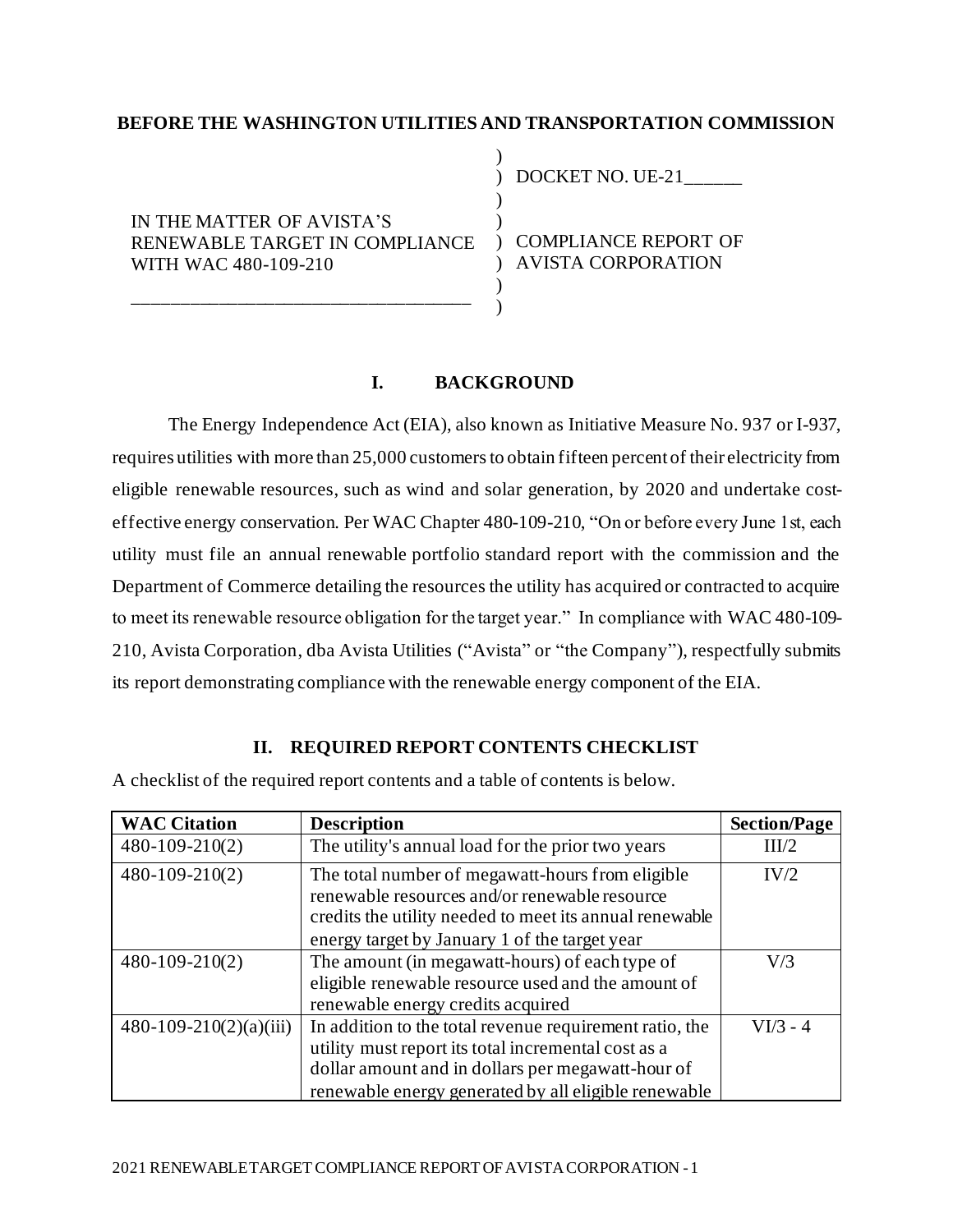|                     | resources and multiply the dollars per megawatt-hour<br>cost by the number of megawatt-hours needed for<br>target year compliance.                                                                                                                                                                                                                                                                                                                                                                                                                                                                                                                             |              |
|---------------------|----------------------------------------------------------------------------------------------------------------------------------------------------------------------------------------------------------------------------------------------------------------------------------------------------------------------------------------------------------------------------------------------------------------------------------------------------------------------------------------------------------------------------------------------------------------------------------------------------------------------------------------------------------------|--------------|
| $480-109-210(2)(b)$ | State whether the utility is relying upon one of the<br>alternative compliance mechanisms provided in<br>WAC 480-109-220 instead of fully meeting its<br>renewable resource target.                                                                                                                                                                                                                                                                                                                                                                                                                                                                            | VII/4        |
| $480-109-210(2)(c)$ | Describe the resources that the utility intends to use<br>to meet the renewable resource requirements for the<br>target year.                                                                                                                                                                                                                                                                                                                                                                                                                                                                                                                                  | $VIII/4 - 5$ |
| $480-109-210(2)(d)$ | A list of each eligible renewable resource that serves<br>Washington customers, for which a utility owns the<br>certificates, with an installed capacity greater than<br>twenty-five kilowatts.                                                                                                                                                                                                                                                                                                                                                                                                                                                                | $IX/5 - 7$   |
| $480-109-210(2)(e)$ | If a utility serves retail customers in more than one<br>state, the utility must allocate certificates consistent<br>with the utility's most recent commission-approved<br>interstate cost allocation methodology. The report<br>must show how the utility applied the allocation<br>methodology to arrive at the number of certificates<br>allocated to Washington ratepayers. After<br>documenting the number of certificates allocated to<br>Washington ratepayers, a utility may transfer<br>certificates to or from Washington ratepayers. The<br>report must document the compensation provided to<br>each jurisdiction's ratepayers for such transfers. | X/7          |
| $480-109-210(2)(f)$ | The number of certificates that it sold, their WREGIS<br>certificate numbers, their source, and the revenues<br>obtained from the sales.                                                                                                                                                                                                                                                                                                                                                                                                                                                                                                                       | $XI/7-8$     |

# **III. ANNUAL LOAD FOR PREVIOUS TWO YEARS**

Renewable targets for the compliance year are based on average Washington State retail loads from the two prior years. Avista's annual delivered load to Washington retail customers was 5,672,876 MWh in 2019 and 5,461,691 MWh in 2020. The Company's average retail load used for 2021 compliance is 5,567,284 MWh.

## **IV. RENEWABLE ENERGY TARGET**

The following information is for the 2021 compliance year, which has a 15 percent qualified renewable energy target. Avista's 2021 renewable energy target is 835,093 MWh of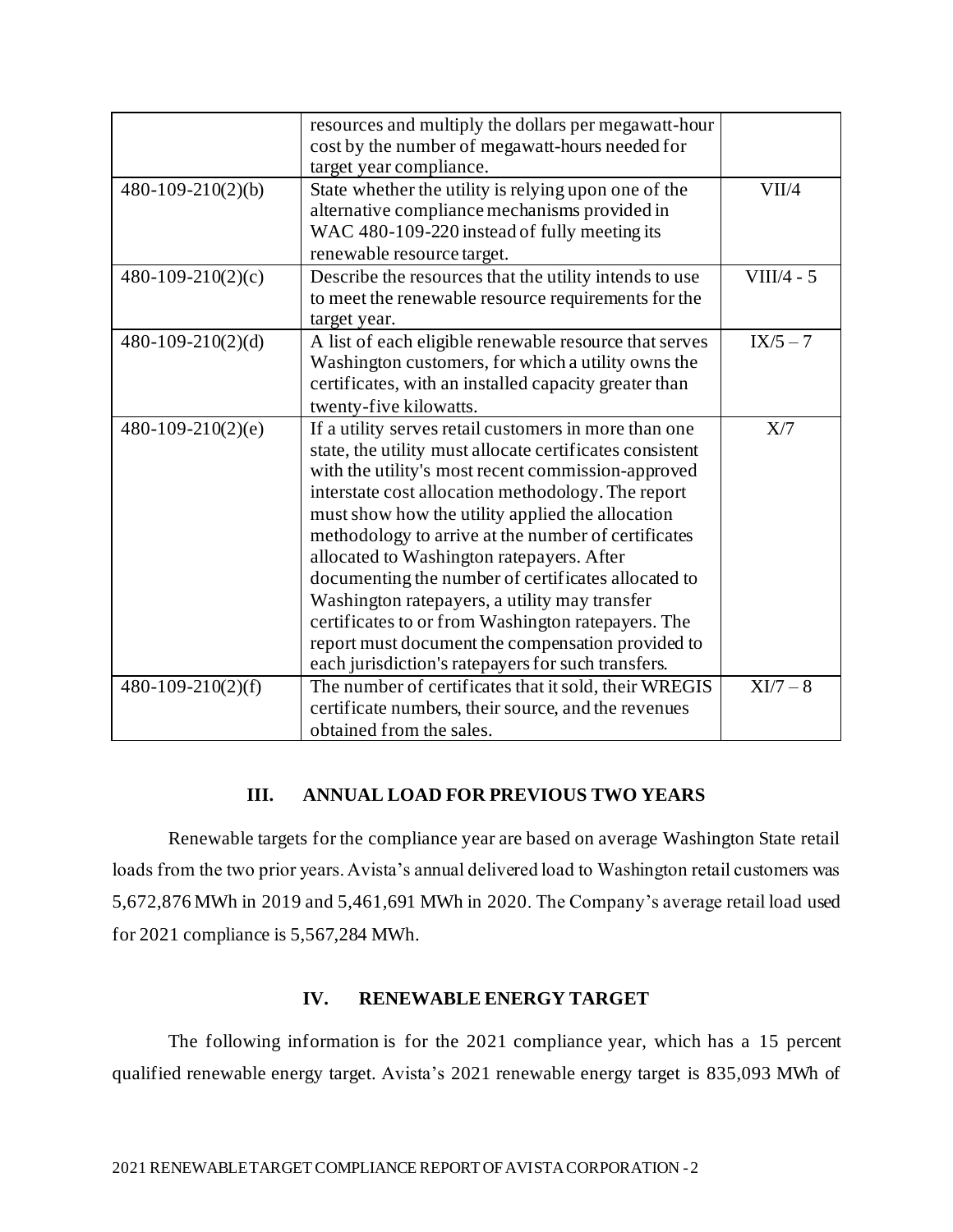qualified renewable generation or renewable energy credits. Table 1 below provides details about the Company's 2021 renewable energy target calculation.

| Table 1. Elici gy Hige pendence Act ixelic wable Elici gy<br>1 ai 20t |               |               |                 |
|-----------------------------------------------------------------------|---------------|---------------|-----------------|
|                                                                       | 2019          | 2020          | 2021            |
|                                                                       | <b>Actual</b> | <b>Actual</b> | <b>Forecast</b> |
| <b>Washington Retail Load (MWh)</b>                                   | 5,672,876     | 5,461,691     | 5,623,335       |
| Target Load (MWh) - Average                                           | 5,712,707     | 5,640,469     | 5,567,284       |
| of prior two years actual loads                                       |               |               |                 |
| <b>RCW 19.285 Requirement</b>                                         | 9%            | 15%           | 15%             |
| <b>Requirement (MWh)</b>                                              | 514,144       | 846,070       | 835,093         |

**Table 1: Energy Independence Act Renewable Energy Target**

# **V. RENEWABLE ENERGY ACQUIRED TO MEET 2021 RENEWABLE ENERGY TARGET**

Table 2 below details Avista's eligible renewable energy acquired to meet its 2021 renewable energy target. Calculations and further details supporting the figures in Table 2 are included in Appendix A and the supporting documents are in the workpapers supporting this filing.

|                                          | 2019 <sup>1</sup> | 2020    | 2021      |
|------------------------------------------|-------------------|---------|-----------|
| Water (Qualified Hydroelectric Upgrades) | 103,261           | 178,664 | 184,018   |
| <b>Wind</b>                              | 410,387           | 442,238 | 961,631   |
| <b>Biomass</b>                           | 403,187           | 158,507 | 271.970   |
| <b>Solar</b>                             | $\mathbf{\Omega}$ |         | 970       |
| <b>Total</b>                             | 916,835           | 779,409 | 1,419,281 |

**Table 2: Renewable Energy for 2021 Compliance**

# **VI. INCREMENTAL COST COMPARED TO ANNUAL RETAIL REVENUE REQUIREMENT**

Avista calculated the incremental cost of investments made to meet WAC 480-109-  $210(2)(a)$ , by taking the annual levelized revenue requirement (\$/MWh) for each qualifying project compared to the cost of alternative power over the same period. Each qualifying resource is compared to a combined cycle combustion turbine (CCCT). To estimate the annual levelized cost of the CCCT, cost assumptions are used based upon the IRP from the time of the resource decision

**<sup>1</sup>** 2019 figures show what was used for final compliance determination with the EIA filed in UE-190445.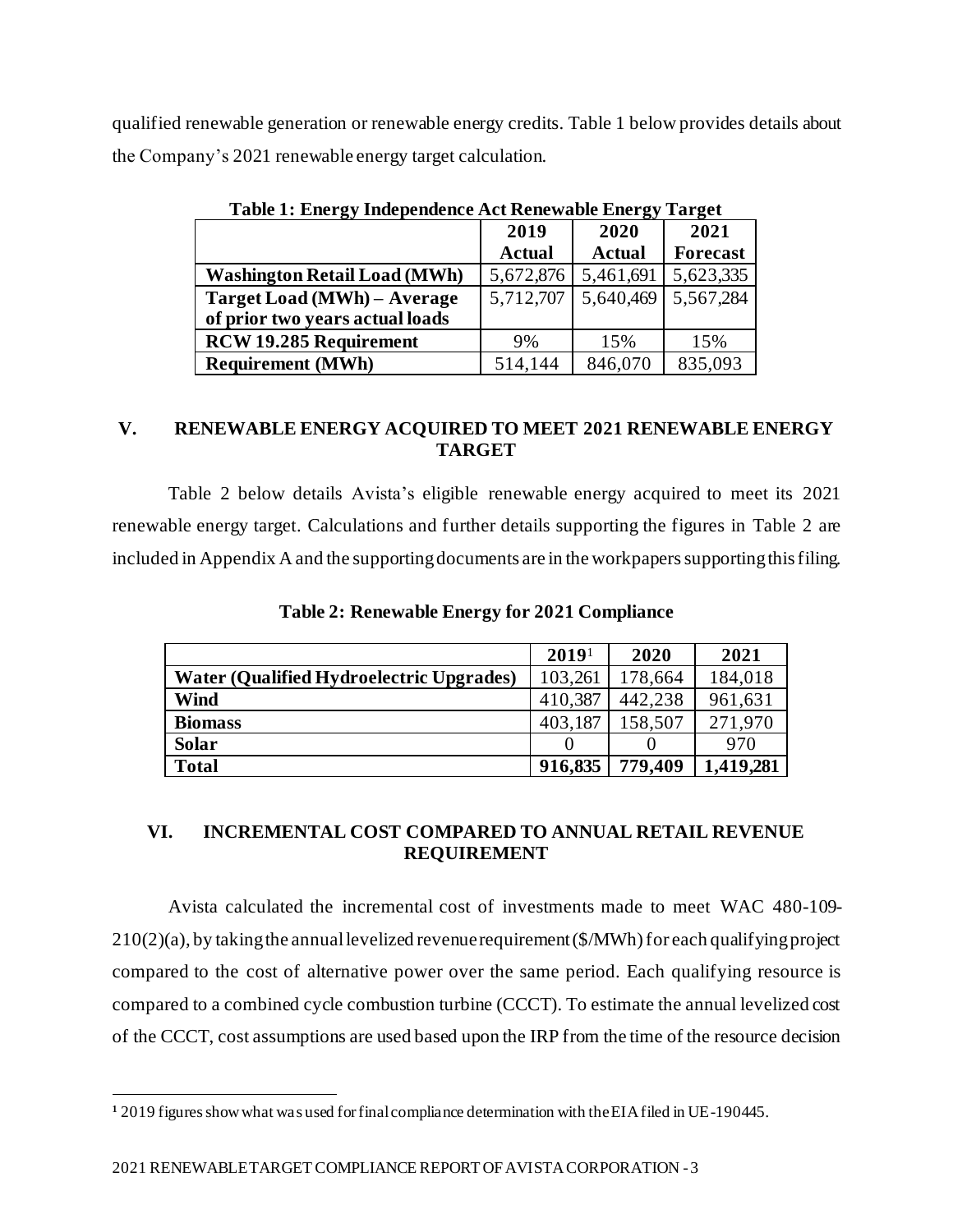with costs split between energy (\$/MWh) and capacity (\$/kW-year). Avista includes any REC sales as a reduction to the incremental cost calculation. The Company also includes an adjustment to account for the value of RECs transferred from Idaho to Washington. The value of RECs is split between the two states based on the Company's Production and Transmission Ratio. The Idaho portion of the qualified renewable energy is transferred to Washington based upon the market value of similar renewable resources. This is consistent with the allocation of REC values between Washington and Idaho for ratemaking purposes. In total, the change in revenue requirement is negative 0.6 percent as reported in Appendix B – Incremental Cost Calculation. Appendix B shows the calculation of this incremental cost for the qualified renewable resources. The supporting documentation and spreadsheets are in the work papers for this filing. The costs for the solar projects supporting voluntary renewable programs are not included in this cost calculation because the costs and benefits of those projects are paid for by the participants in those programs. The costs in Appendix B were calculated using the current corporate tax rates.

#### **VII. ALTERNATIVE COMPLIANCE**

WAC 480-109-220 provides three alternatives for meeting renewable resource requirements, including:

- 1) Cost cap;
- 2) Force majeure; and
- 3) No load growth.

Avista is not using an alternative to the renewable resource requirement for the 2021 target as provided for in WAC 480-109-220. The Company is meeting its 2021 renewable energy target using a combination of renewable energy credits from wind and biomass plus qualifying hydroelectric plant upgrades.

# **VIII. CURRENT YEAR PROGRESS**

Avista plans to meet its 2021 renewable energy targets with a combination of the qualified hydroelectric upgrades and other renewable energy certificates from qualifying resources. Table 3 below provides a high-level summary of the Company's expected 2021 compliance. Appendix A contains more details about this information.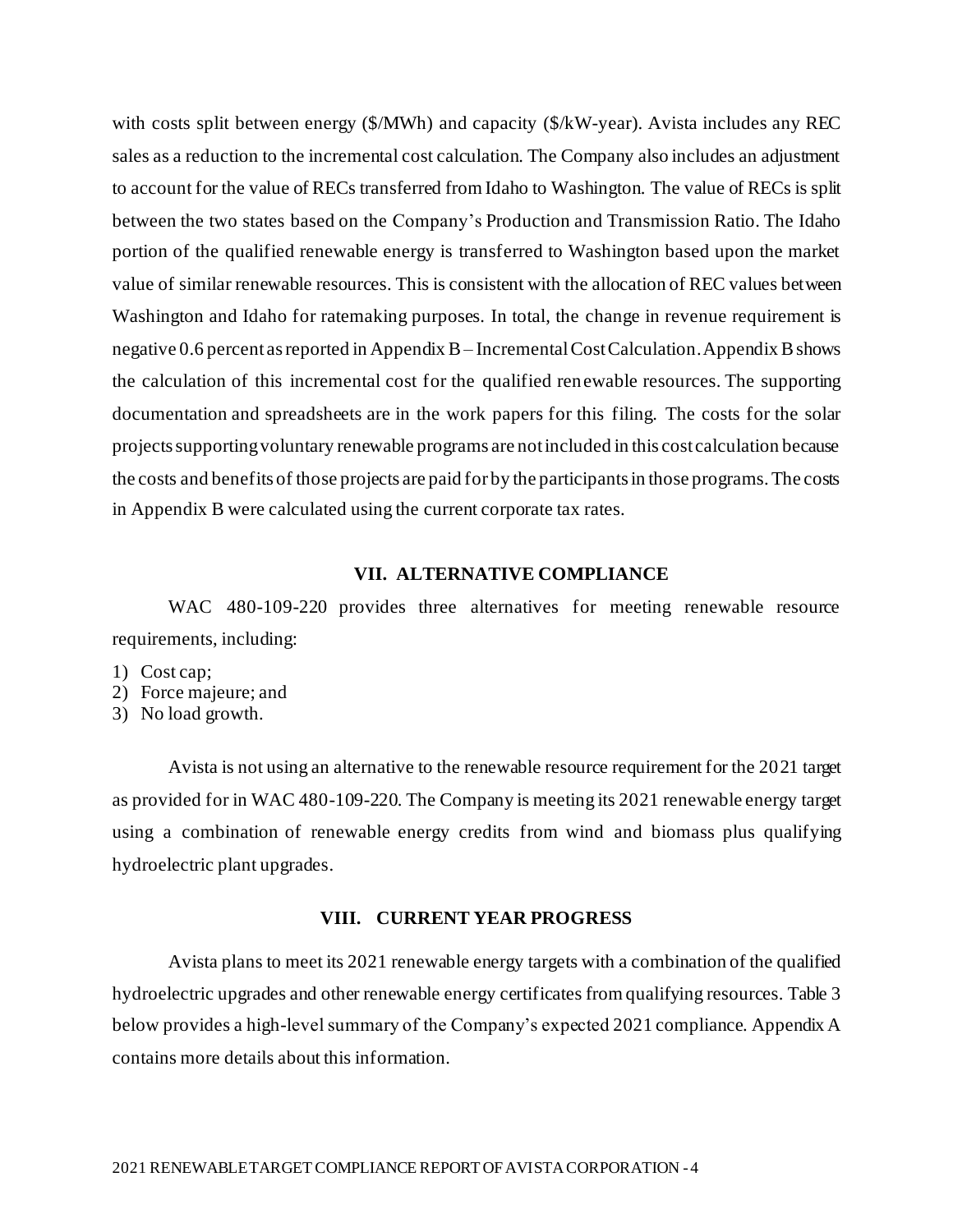|                                                     | 2021       |
|-----------------------------------------------------|------------|
| <b>EIA Compliance Need</b>                          | 835,093    |
| <b>Eligible Renewable Resources</b>                 | 1,529,322  |
| <b>Eligible Renewable Resource Sales</b>            | (110, 022) |
| <b>Unrealized Apprentice Credits from REC Sales</b> |            |
| 2021 RECs Applied to 2020                           | <b>TBD</b> |
| <b>Renewable Resource Surplus</b>                   | 584,188    |
| <b>Estimated 2022 Surplus Applied to 2021</b>       |            |
| <b>Net 2021 Compliance</b>                          |            |

**Table 3: 2021 Energy Independence Act Compliance Summary (MWh)**

## **IX. ELIGIBLE RESOURCES**

Table 4 below shows the WREGIS identification number for each of the qualifying resources and the projected amount of qualifying generation for the renewable energy resources in place on January 1, 2021 to meet Avista's 2021 renewable energy target. The amount of qualified incremental hydro was modeled using actual stream flows for January through April 2021 and actual 2020 stream flows to estimate the rest of 2021. Qualifying incremental hydroelectric generation is calculated using hydro Method One after approval in Order No. 1 in Docket UE-190445. Avista is still working with the Washington WREGIS Administrator to add the Incremental Eligible Hydroelectric (IEH) designation on its eligible hydro resources to show the split between legacy and EIA eligible hydro generation. Avista has been separating the eligible from the legacy hydro generation manually, but is still working on getting this designation to comport with the current EIA requirements as the hydro model is updated to be able to run it on a more automated level every month so that the data can be sent to WREGIS for the assignment of qualified hydro resource designation to the appropriate amount of generation as the certificate numbers are assigned. It is the Company's understanding that no other utility is using hydro Method One. The move to hydro Method One means that the amount of hydro generation now varies from year-to-year as can be seen from the fluctuating hydro inputs from 2019 through 2022 in Appendix A.

Table 4 includes the projected amount of qualifying resources net of completed and expected 2021 REC sales from Palouse Wind, Rattlesnake FlatWind and Kettle Falls. The amount of generation from Kettle Falls shown in Table 4 has been reduced by 4.7 percent to account for the expected amount of non-qualifying old growth fuel from Canadian sources. Even though Grant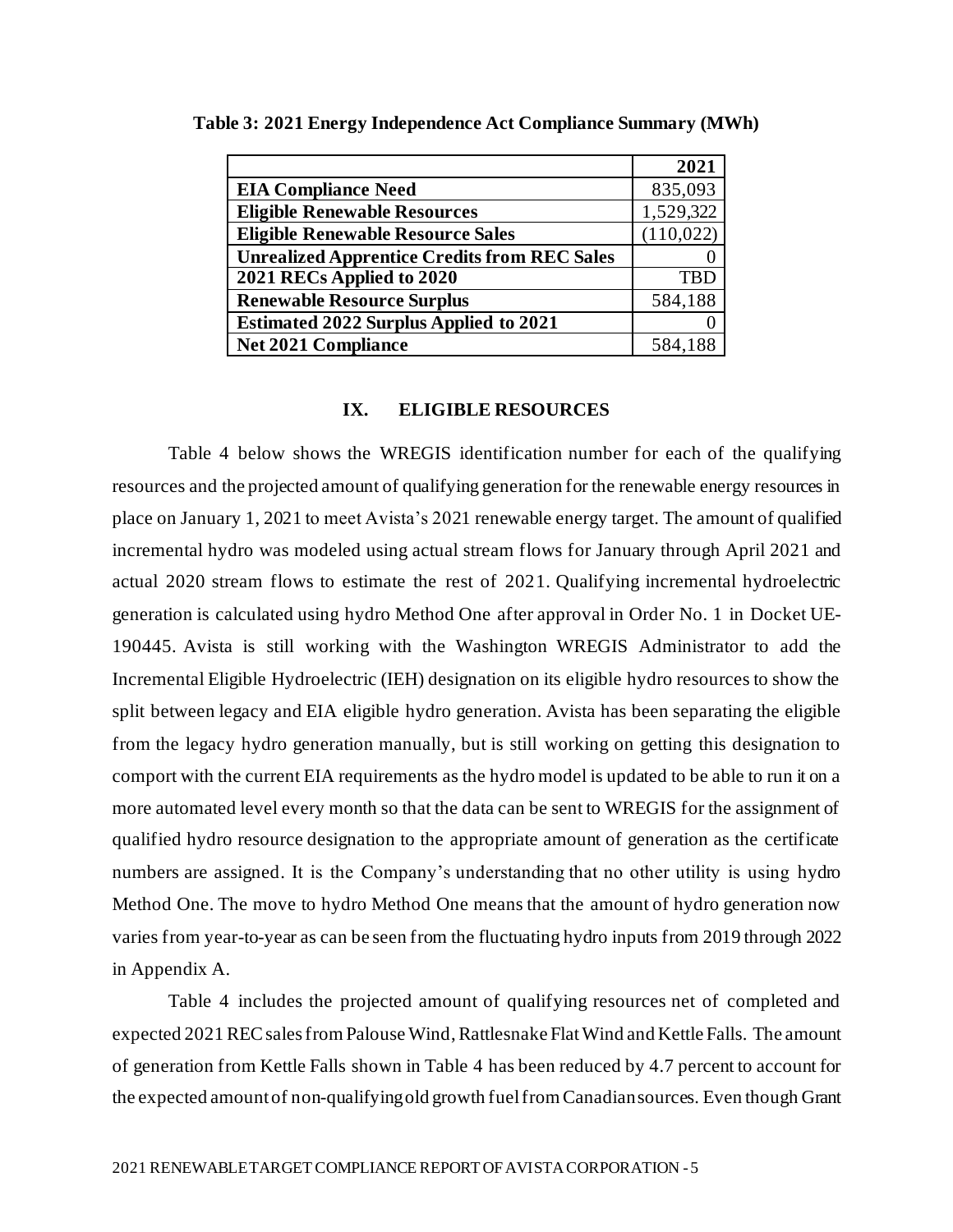County PUD is now recording the qualifying generation from the Wanapum and Priest Rapids hydroelectric projectsin WREGIS, and Avista is receivingits share of those credits in its WREGIS account, it remains ineligible for EIA compliance because Grant County PUD utilizes hydro Method Three, which is no longer allowed for compliance per WAC 480-109-200(7). Avista has elected to receive financial compensation for its share of any eligible incremental hydroelectric generation through its participation in the Residential Exchange Agreement with the Bonneville Power Administration, so there are no RECs to list from BPA under that agreement.

The Rattlesnake Flat Wind Project became operational on December 23, 2020. The Washington State Apprenticeship and Training Council approved the 20 percent apprenticeship bonus credit on April 23, 2021 and a copy of approval is in Appendix E. The Rattlesnake Flat Wind PPA was submitted to the Commission for a determination of prudence in Docket No. UE-200900. The Community Solar program ended on June 30, 2020 and the RECs are now available to meet Avista's EIA goals. Avista is requesting that the Commission certify the Rattlesnake Flat Wind and Boulder Community Solar projects as EIA-qualifying resources in this year's report. Both projects meet the definition of renewable energy under WAC 480-109-060(32).

| <b>WREGIS</b><br><b>Generator Plant - Unit Name</b> |                              | Quantity  |  |
|-----------------------------------------------------|------------------------------|-----------|--|
| <b>Generation</b>                                   |                              | (MWh)     |  |
| <b>Unit ID</b>                                      |                              |           |  |
| W1560                                               | Cabinet Gorge Unit 2         | 32,818    |  |
| W1561                                               | Cabinet Gorge Unit 3         | 18,024    |  |
| W1562                                               | Cabinet Gorge Unit 4         | 579       |  |
| W130/W797                                           | <b>Kettle Falls</b>          | 271,970   |  |
| W2102                                               | Little Falls Unit 4          | 1,623     |  |
| W2103                                               | Long Lake Unit 3             | 18,706    |  |
| W216                                                | Nine Mile Unit 1             | 7,460     |  |
| W283                                                | Nine Mile Unit 2             | 6,433     |  |
| W1530                                               | Noxon Rapids Unit 1          | 37,094    |  |
| W1552                                               | Noxon Rapids Unit 2          | 11,031    |  |
| W1554                                               | Noxon Rapids Unit 3          | 36,973    |  |
| W1555                                               | Noxon Rapids Unit 4          | 13,969    |  |
| W2906                                               | Palouse Wind                 | 402,754   |  |
| W4757                                               | <b>Boulder Solar</b>         | 970       |  |
| W10997                                              | <b>Rattlesnake Flat Wind</b> | 558,877   |  |
|                                                     | <b>Total</b>                 | 1,419,281 |  |

**Table 4: Renewable Energy for 2021 Compliance Net of REC Sales**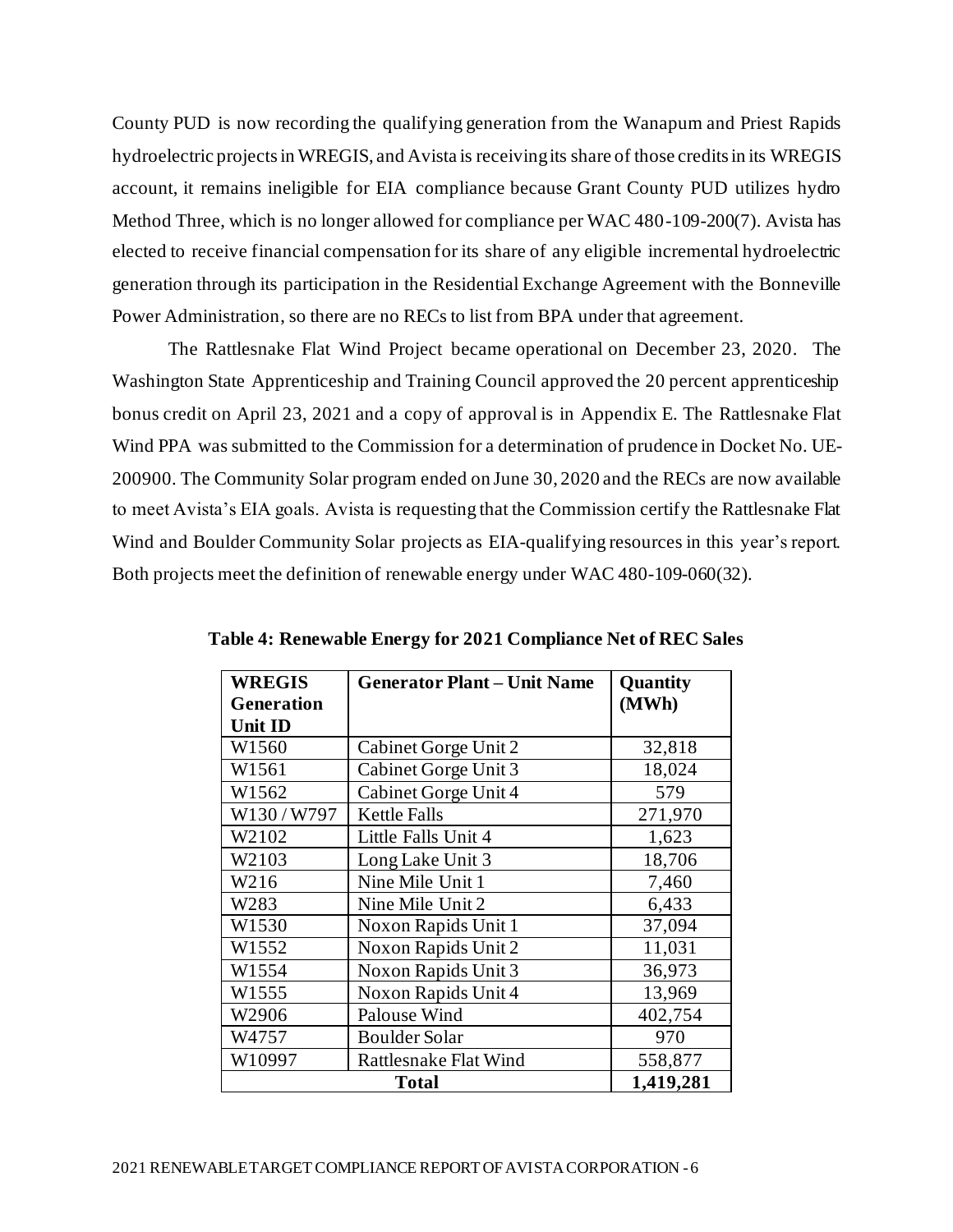Energy generated by the Kettle Falls Generating Station became qualified biomass energy under the EIA beginning January 1, 2016. All United States-sourced wood waste fuel used at Kettle Falls satisfies the requirements to be "biomass energy" under the EIA, in part because old growth timber is not harvested in any of the applicable areas of the United States. Avista engaged an independent entity, the accounting firm KPMG, to review the sources of Canadian wood waste fuel supply serving the Kettle Falls Generating Station in order to determine the amount of biomass energy that is supplied from Canadian sources. The work papers contain a calculation of the amount of qualifying biomass energy generated by the Kettle Falls Generating Station , and Appendix D – Biomass Methodology Report shows the calculation of the Canadian wood waste fuel component that satisfies the requirements to be "biomass energy".

There are two additional solar projects listed in Appendix A because they are eligible resources under the EIA. However, the Rathdrum Solar and Adams-Neilson Solar Farm projects are assigned to the My Clean Energy (formerly Buck-A-Block) and Solar Select voluntary renewable programs. All RECs generated by these two resources are retired on behalf of the customers who choose to participate in these voluntary programs.

### **X. MULTISTATE ALLOCATIONS**

All of the associated RECs from generation eligible for the EIA are assigned to Washington customers, and Idaho customers are compensated for the cost of those RECs. The Company includes an adjustment to account for the value of RECs transferred from Idaho to Washington. The value of RECs is split between the two states based on the Production and Transmission Ratio. The Idaho portion of the qualified renewable energy is transferred to Washington based upon the market value of similar renewable resources. This is consistent with the allocation of REC values between Washington and Idaho for ratemaking purposes.

#### **XI. SALES**

Table 5 summarizes Avista's system-wide EIA-qualified REC revenues by source and by vintage from January 1, 2019 through May 18, 2021. Any additional REC revenues that occur during the rest of 2021 will be included in the 2022 report.